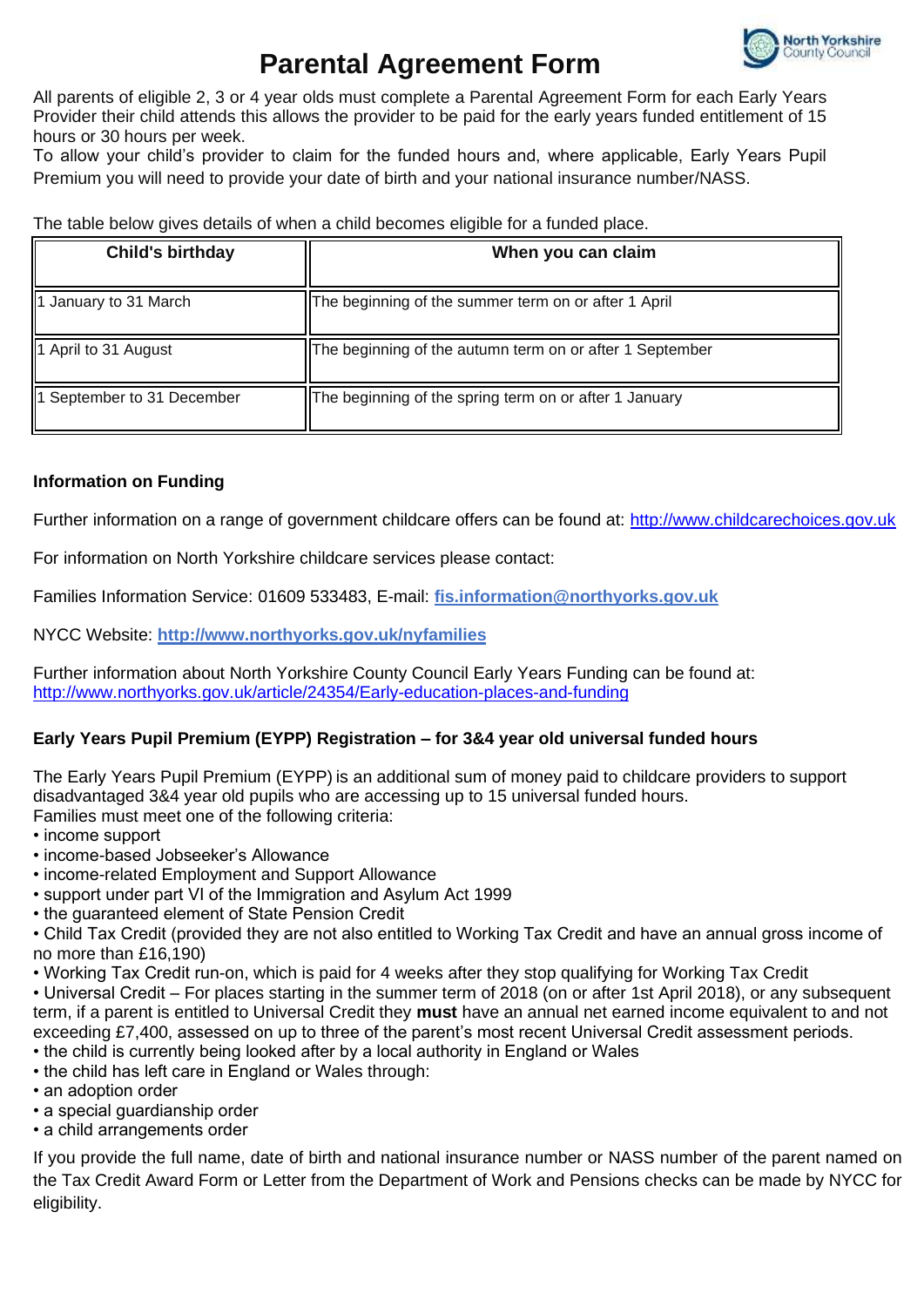**Notice to Provider:** This agreement is for the North Yorkshire Early Years Registered Provider to collect information from the Parent/Carer of the funded child to enable a claim to be made for early years funding. This Parental Agreement **MUST** be made available to the local authority for audit purposes. The Provider has a data protection responsibility to inform parents why we need their information and how we are going to use it. The retention period for a Parental Agreement is the 6 years.

### **Parental Agreement:**

**Funded Early Years Provision for 2 Year Olds (15hrs max per/wk), 3 & 4 Year Olds (15hrs or 30hrs max/wk.)**

# **Name of Provider Dishforth Airfield CP School**

### **Section 1 - Child Details**

| <b>Legal Forename</b>                         |                                   |             |                                                                                                                          |  |            | <b>Legal Surname</b>                                 |                            |                  |                            |  |  |  |
|-----------------------------------------------|-----------------------------------|-------------|--------------------------------------------------------------------------------------------------------------------------|--|------------|------------------------------------------------------|----------------------------|------------------|----------------------------|--|--|--|
| <b>Middle Name</b>                            |                                   |             |                                                                                                                          |  |            | <b>Preferred Surname</b>                             |                            |                  |                            |  |  |  |
|                                               | <b>Address including</b>          |             |                                                                                                                          |  |            |                                                      |                            |                  |                            |  |  |  |
|                                               | postcode                          |             |                                                                                                                          |  |            |                                                      |                            |                  |                            |  |  |  |
|                                               |                                   |             |                                                                                                                          |  |            |                                                      |                            |                  |                            |  |  |  |
|                                               | <b>Date of Birth</b>              |             | <b>Gender</b>                                                                                                            |  |            |                                                      |                            | <b>SEN Stage</b> |                            |  |  |  |
|                                               |                                   |             |                                                                                                                          |  |            |                                                      |                            |                  |                            |  |  |  |
|                                               |                                   |             |                                                                                                                          |  |            | <b>Ethnic Background</b>                             |                            |                  |                            |  |  |  |
|                                               |                                   |             | This information is a statutory requirement from the DfE (Department for Education) required for the Early Years Census. |  |            |                                                      |                            |                  |                            |  |  |  |
|                                               |                                   | <b>WBRI</b> | If you do not wish to have this information recorded please tick the appropriate box below.<br><b>White British</b>      |  |            |                                                      | <b>AIND</b>                | Indian           |                            |  |  |  |
|                                               | White                             | <b>WIRI</b> | White Irish                                                                                                              |  |            | Asian or<br>Asian                                    | <b>APKN</b>                | Pakistani        |                            |  |  |  |
|                                               |                                   | <b>WIRT</b> | White Traveller of Irish Heritage                                                                                        |  |            | <b>British</b>                                       | <b>ABAN</b>                | Bangladeshi      |                            |  |  |  |
|                                               |                                   | <b>WROM</b> | White Gypsy/Roma                                                                                                         |  |            |                                                      | <b>AOTH</b>                |                  | Any other Asian background |  |  |  |
|                                               |                                   | <b>WOTH</b> | Any other White background                                                                                               |  |            |                                                      | <b>MWBC</b>                |                  | White and Black Caribbean  |  |  |  |
|                                               | <b>Black or Black</b>             | <b>BCRB</b> | Caribbean                                                                                                                |  |            |                                                      |                            |                  | White and Black African    |  |  |  |
|                                               |                                   | <b>BAFR</b> | African                                                                                                                  |  |            | <b>Mixed</b>                                         | <b>MWBA</b><br><b>MWAS</b> | White and Asian  |                            |  |  |  |
|                                               | Caribbean                         | <b>BOTH</b> | Any other Black background                                                                                               |  |            |                                                      | <b>MOTH</b>                |                  | Any other Mixed background |  |  |  |
|                                               |                                   | <b>CHNE</b> | Chinese                                                                                                                  |  |            |                                                      |                            |                  |                            |  |  |  |
|                                               | <b>Other</b><br><b>Background</b> | <b>OOTH</b> | Any other ethnic background                                                                                              |  |            | I do not wish an ethnic background to be<br>recorded |                            |                  |                            |  |  |  |
|                                               |                                   |             | Disability Living Allowance (DLA) and Disability Access Funding (DAF)                                                    |  |            |                                                      |                            |                  |                            |  |  |  |
|                                               |                                   |             | 3&4 year old children who are in receipt of DLA and are receiving the funding entitlement are eligible for the DAF.      |  |            |                                                      |                            |                  |                            |  |  |  |
|                                               | financial year (Apr-Mar).         |             | The DAF is a fixed annual rate of £615 per eligible child and paid to the child's nominated early years provider in a    |  |            |                                                      |                            |                  |                            |  |  |  |
|                                               |                                   |             |                                                                                                                          |  |            |                                                      |                            |                  |                            |  |  |  |
| Is your child eligible and in receipt of DLA? |                                   |             |                                                                                                                          |  | <b>YES</b> | <b>NO</b>                                            |                            |                  |                            |  |  |  |
|                                               | to claim for the DAF.             |             | Please nominate the main early years provider that you wish                                                              |  |            |                                                      | Name of nominated Provider |                  |                            |  |  |  |

#### **SECTION 2 – Weekly attendance and claim details.**

| Enter weekly hours for this Provider                                     | <b>Mon</b> | <b>Tue</b> | Wed | Thu   Fri | <b>Total</b> | <b>Number of</b><br>funded<br>weeks |
|--------------------------------------------------------------------------|------------|------------|-----|-----------|--------------|-------------------------------------|
| Universal funded hours                                                   |            |            |     |           |              |                                     |
| Extended Funded hours (if eligible)                                      |            |            |     |           |              |                                     |
| Non-Funded hours (paid for by parent)                                    |            |            |     |           |              |                                     |
| Total                                                                    |            |            |     |           |              |                                     |
| Attendance at another Provider if applicable including holiday provision |            |            |     |           |              |                                     |
| <b>Name of Provider</b>                                                  |            |            |     |           |              |                                     |
| Number of universal hours claimed at other provider                      |            |            |     |           |              |                                     |
| Number of extended hours claimed at other provider                       |            |            |     |           |              |                                     |
| Total                                                                    |            |            |     |           |              |                                     |